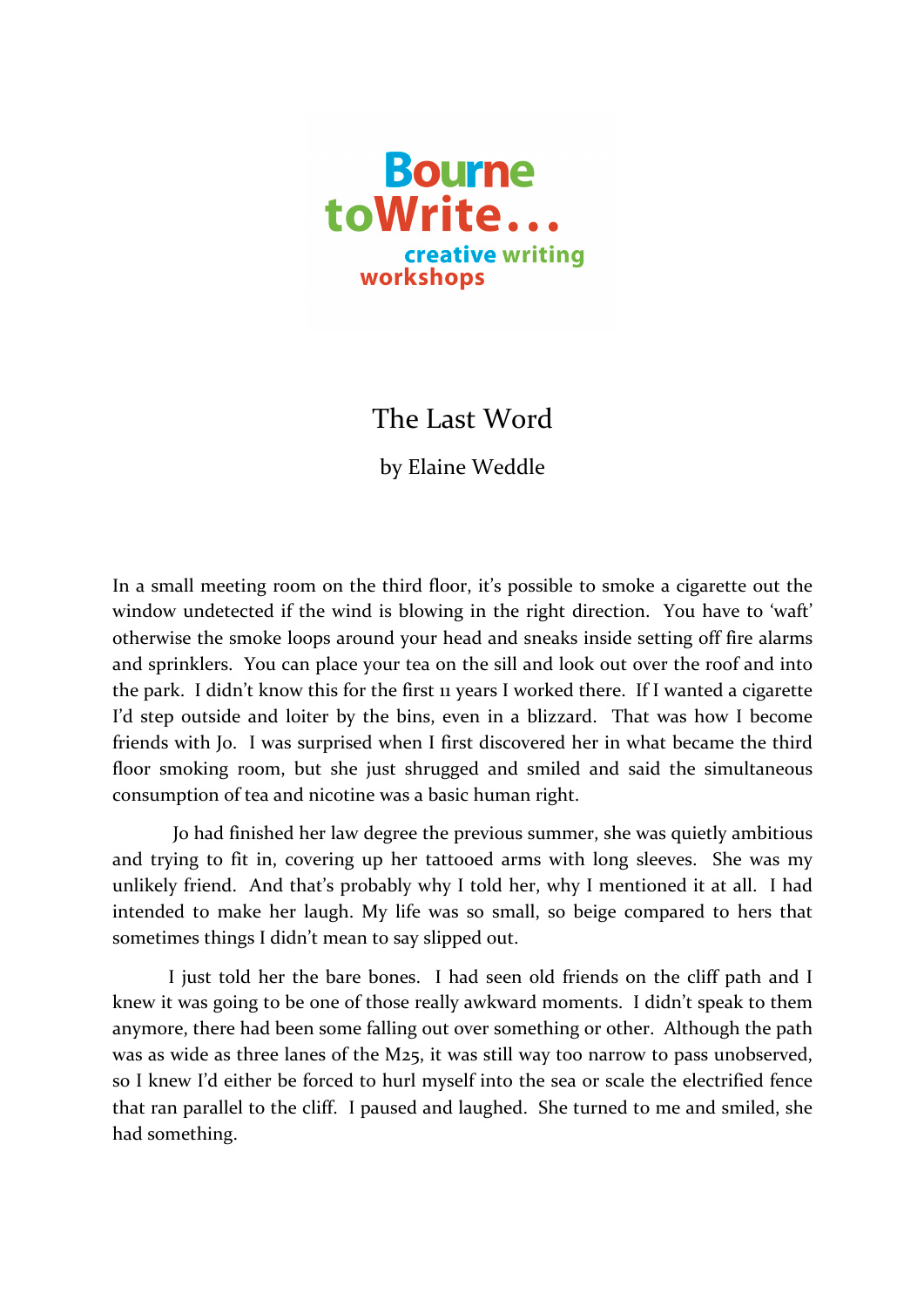"Who did you want to avoid so much that you considered throwing yourself over a cliff ..."

"You're exaggerating..."

"What something or other did you fall out over...?" I laughed again. How had I walked straight into this? It wasn't as if I'd had to face them because a moment later the couple had stopped walking and looked out to sea. The woman pointed and while they were distracted, I walked on by unnoticed. I had been trembling and my breathing was way too fast, but I kept on putting one foot in front of the other. Nothing had happened. Crisis diverted.

"Spill," said Io.

"He's an old friend."

"He?" she said before lighting the roll up, taking a deep drag. "Define 'friend'. School buddy? Childhood sweetheart? Old work colleague? A hook up? Next door neighbour? What do you mean by friend? I will ask you one more time."

"None of the above..."

"We had the same friends... that's all."

"That's all? Are you seriously telling this court that you were prepared to throw yourself into the sea because you saw someone who was a friend of a friend?"

We did this. Our conversations were a mock trial. We fully examined each other's actions and motivations. It was revealing, excruciating and strangely compelling.

"I put it to you that you're lying. What happened the last time you saw him?"

Jo straightens up, there are voices in the corridor, we both move quickly, stubbing out our cigarettes in the old tuna can we use as an ash tray. Jo grabs the emergency air freshener she has placed on a shelf and sprays without stopping for a full three seconds. All I can think about is the last time I had seen him. Jo and I sit down opposite one another, pens in hands, laptops open.

Jack sticks his head around the door.

"Sorry, didn't mean to interrupt, looking for a space. You must be freezing with that window open," he said.

"You can have it, we're done," said Jo.

We stand up and push in our chairs. I pick up my laptop and take my phone.